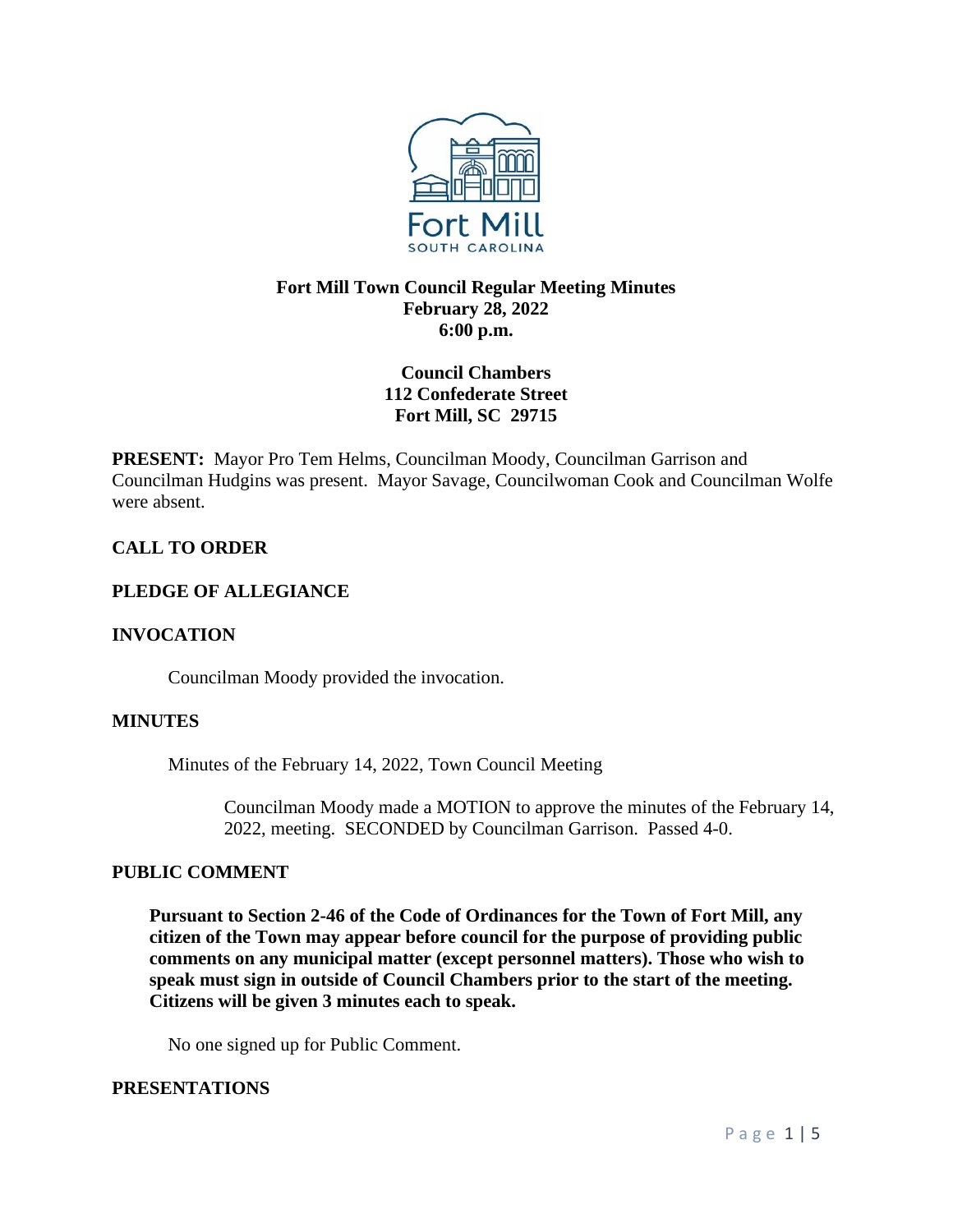#### Presentation #1

Plans for 2022 Main Street Jams

Mr. Steve Tolson came back before Council to see if they were in approval of the presented dates for future Main Street Jams. All the Council members present were in approval of the event dates given.

#### **OLD BUSINESS ITEMS**

#### Old Business Item #1

**Second Reading:** An ordinance amending Ordinance No. 2021-28 so as to update the fee schedule for Parks and Recreation

Mr. Brown Simpson stated that there were no changes since First Reading of this ordinance. He also stated that the changes would go into effect on March  $7<sup>th</sup>$ , giving staff enough time to get everything posted online.

Councilman Garrison made a MOTION to approve an ordinance amending Ordinance No. 2021-28 so as to update the fee schedule for Parks and Recreation. SECONDED by Councilman Moody. Passed 4-0.

#### **NEW BUSINESS ITEMS**

#### New Business Item #1

Consideration of policy pertaining to Unclaimed Property

Chantay Bouler, Finance Director, stated that the Town was notified in September 2021 that it had been selected to participate in an audit by the SC State Treasurer's Office, Unclaimed Property Division. The Unclaimed Property law is found at Title 27 - Chapter 18 - SC Unclaimed Property. In Summary, the State is the custodian of funds/property owed to others that has been issued/designated by the entity (the Town) but never claimed. In Fort Mill's case the property was in the form of accounts payable checks.

Fort Mill released \$15,180.71 classified as outstanding/stale-dated checks for utility deposits, court refunds, services rendered by vendors which dated back to 2016. The Town does not have a formal policy in place. So that we fully comply with the requirements of the law, a policy is attached for your consideration.

Councilman Hudgins made a MOTION to adopt the policy pertaining to Unclaimed Property. SECONDED by Councilman Moody. Passed 4-0.

## **INFORMATION/DISCUSSION**

Information/Discussion Item #1 Tom Hall Corridor District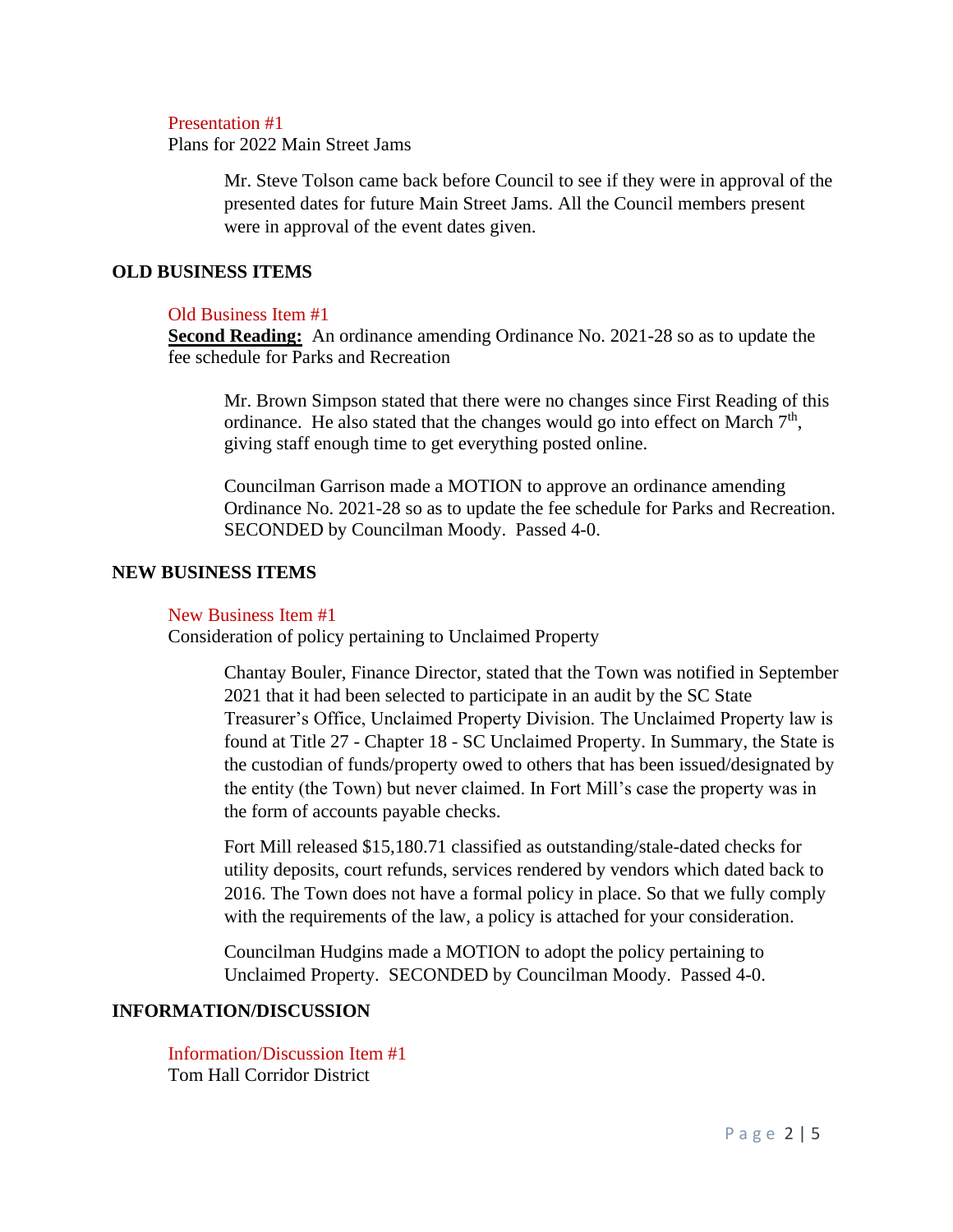Ms. Karagounis told council that in 2007, with the creation of the Tom Hall Corridor Overlay, car washes, repair garages, and tire retail and repair facilities were prohibited in the overlay. In 2011 the ordinance was amended to modify the existing language in the ordinance to provide an exception that would allow for the expansion of auto repair garages and tire repair facilities, provided they were in existence before the adoption of the THCD overlay district, and that any such facilities must observe the following conditions: that if a repair garage was lawfully in existence prior to the establishment of the THCD overlay, and if such facility has continued to operate without interruption since that date, then the owner or operator of any such facility may be permitted to expand his existing facility under the following conditions: 1) where feasible, a suitable landscaped buffer or fence shall be used to screen the facility from neighboring residential uses; 2) any outdoor storage and/or holding areas shall be screened from public view by a suitable fence and 2 appropriate landscaped buffer; and 3) the overnight storage of vehicles shall be prohibited, unless such vehicles are located inside the facility or within any enclosed and properly screened storage area. Currently, repair garages and tire retail and repair facilities are prohibited; except for those that existed before the overlay district. Car washes, permitted by right in the HC district, are prohibited in the THCD. The matter is whether to remove car washes from the list of prohibited uses or allow such facilities as conditional uses within the THCD overlay and establish such conditions.

Ms. Karagounis answered questions from the council members and stated that she would be bringing this discussion item back to council since there were three members absent.

#### Information/Discussion Item #2

Temporary Signs

Penelope Karagounis explained to the council members that due to an increase in development and marketing opportunities staff has seen an influx in promotional temporary signage within the Town limits. Many of these signs are illegal under the current zoning ordinance but a need to strengthen the code to make it more concise regarding the problem areas was identified by staff. These areas primarily include subdivision directional signs along with other temporary promotional signs.

Ms. Karagounis answered questions from the council members and stated that she would be bringing this discussion item back to council since there were three members absent.

Information/Discussion Item #3 Trail Master Plan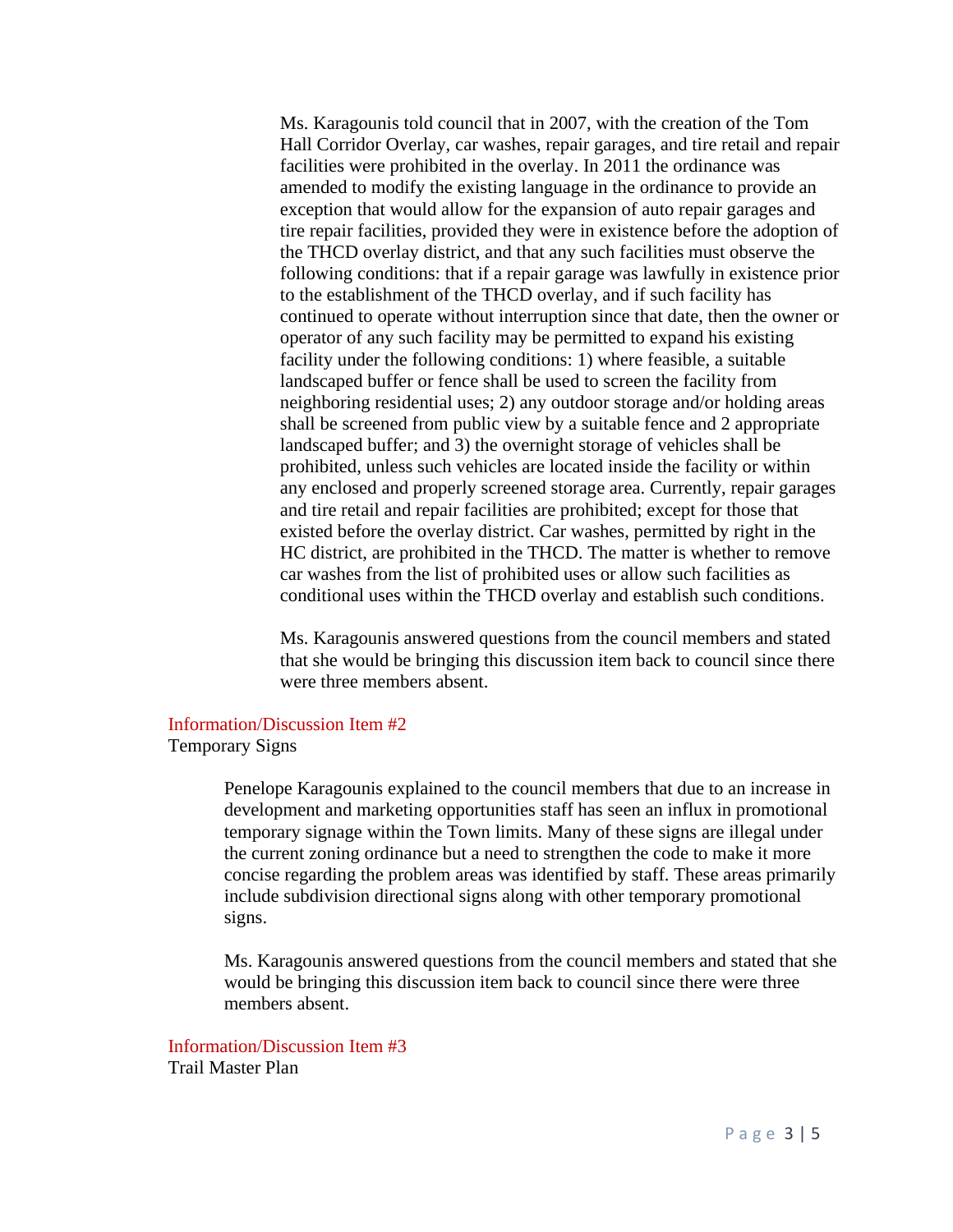Ms. Karagounis stated that in 2020, a resolution to support the amending of the Carolina Thread Trail Master Plan for the Town of Fort Mill was approved by Town Council. This amendment added another segment of trails to provide more options for trails in the Town. This started the discussion to have a comprehensive Master Plan for trails in the Town of Fort Mill. A couple of months after the resolution, COVID-19 disturbed our livelihood, but we learned the importance of being able to connect with nature and get outside to preserve our quality of life. Therefore, the Town of Fort Mill is committed to start the process of the Master Plan for Trails. The Fort Mill Master Plan for trails will serve as a living document that will be updated as new opportunities become available. The goal of this project is to connect existing trails with future destinations such as the downtown area, identify other locations for establishment of new trails, and prioritize segments for trail construction based on feasibility and opportunity. We recognize that bicycle and pedestrian infrastructure should be an integral part of the community. Discussion Our objectives for the Trail Master Plan are:

• To establish a vision for the future of trails within the Town of Fort Mill

• To develop an implementation plan that puts us on the path toward reality on realizing the vision

• To study up to two to three corridors more intensely for construction feasibility and design for short term construction consideration

Our Process for the Trail Master Plan:

1. Finalize an RFP based upon conversation tonight

2. Select a consultant

3. Establish a trail master plan committee that will be the primary lead in meetings / discussions of the plan creation

4. Review the existing conditions, talk to the community stakeholders, review applicable plans in place, determine important points in town, etc. 5. Verify the vision

6. Identify and map a future network of trails that connects with the vision, with up to two "prioritized segments" identified for further study

7. Complete feasibility studies for up to two corridors to put us in a position to be able to move forward with construction in the short term 8. Establish plans / guidelines for:

a. Overall design considerations

- b. Possible funding opportunities and strategies
- c. Long term maintenance needs / requirements / costs
- d. Marketing / Branding

Ms. Karagounis answered questions from the council members and stated that she would be bringing this discussion item back to council since there were three members absent.